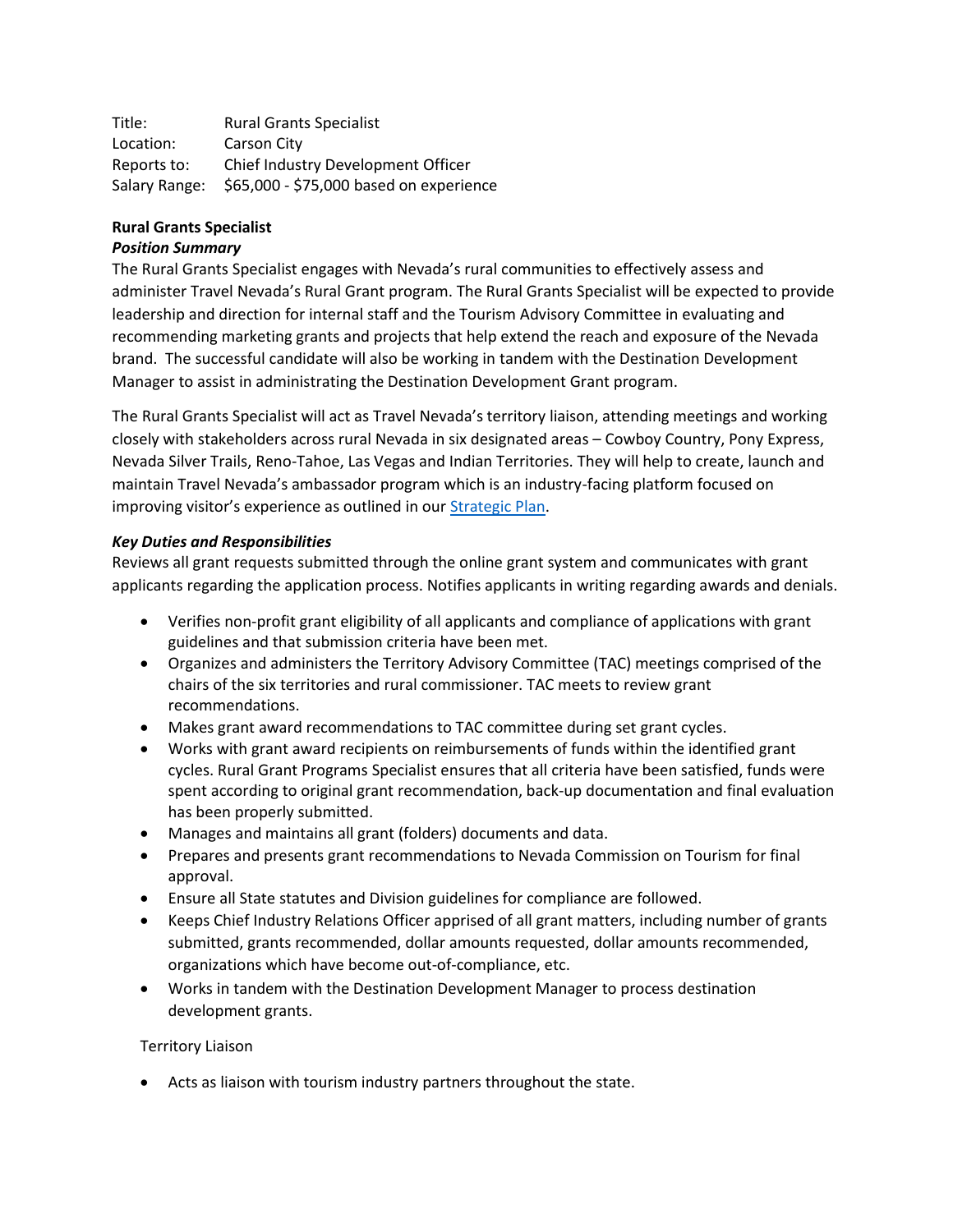- Is an active and engaged partner in regularly scheduled meetings of the six rural territory organizations, apprises the territories of opportunities available to their respective members, communicates agency business to the territories, and drives territory membership.
- Assists market managers on all rural familiarization tour (FAM) opportunities by communicating fam needs to Nevada partners and matching FAM needs with partner offers.
- Organizes periodic grant workshops and other educational opportunities intended to educate non-profit organizations about grant funding opportunities that are available to help drive visitation to our rural communities.
- Helps administer and leads educational programs designed to educate our rural partners on development of destinations and products to better serve the travel industry through the Visitor Experience.

## Rural Roundup Conference

- Completes informal RFP process to determine upcoming Rural Roundup conference locations.
- Works with the selected community to determine and approve pre-conference events, meals, venues, lodging, transportation, etc.
- Creates the conference agenda, run of show and coordinates IT, guest speakers and break-out sessions.
- Ensures educational sessions are relevant to rural Nevada and meet current/future tourism industry trends and best practices.
- Oversees the Rural Roundup registration, conference budget and sponsorships.

Assists Chief Industry Development Officer with the planning of other events and projects as needed.

Other duties as assigned by supervisor.

#### *Essential Skills & Competencies*

- Demonstrated leadership skills with the ability to communicate and implement Travel Nevada's vision and strategic plan with enthusiasm, building positive participation with stakeholders.
- Adept at diplomacy, negotiation and issue resolution, managing conflict and disagreement through collaborative discussion to reach positive conclusions.
- Highly developed oral and written communication skills with the ability to articulate key points, interpret non-verbal communication, and use active listening to adjust one's communication style to optimize personal effectiveness.
- Is results driven, sets goals, aggressively track results and produces accurate reports.
- Demonstrated skills in project management, budgeting, and coordination of multiple projects and assignments.
- Ability to work with a wide variety of people at all levels, exercises confidentiality and discretion as appropriate.
- Ability to network, build relationships and influence internal and external stakeholders at every level within a diverse population of organizations, associations, and interest groups.
- Excellent time management skills, including demonstrated ability to meet deadlines and prioritize multiple projects
- Works effectively independently as well as collaboratively with a team of colleagues and stakeholders
- Ability and willingness to work the occasional evening and/or weekend